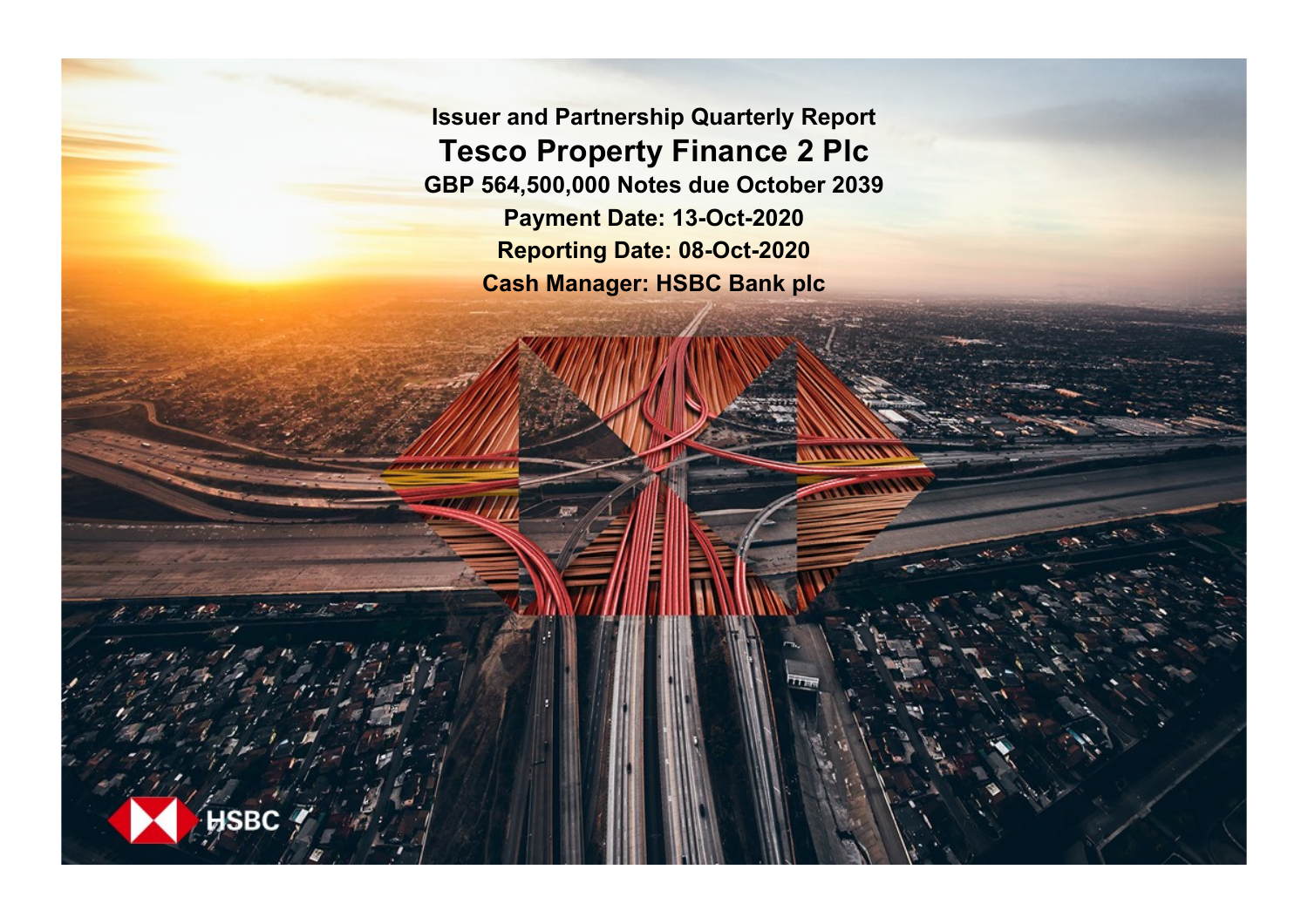

#### **Contents**

<span id="page-1-0"></span>

|                                                  | Page           |
|--------------------------------------------------|----------------|
| Contents                                         | $\overline{2}$ |
| <b>Transaction Details</b>                       | 3              |
| Loan Report                                      | 4              |
| Reserves                                         | 5              |
| Partnership Accounts                             | 6              |
| Partnership Available Funds                      | 8              |
| Partnership Pre-Enforcement Priority of Payments | 9              |
| <b>Bond Report</b>                               | 10             |
| <b>Bond Ratings</b>                              | 11             |
| <b>Issuer Accounts</b>                           | 12             |
| <b>Issuer Available Funds</b>                    | 13             |
| Issuer Pre-Enforcement Priority of Payments      | 14             |
| <b>Disclaimer</b>                                | 15             |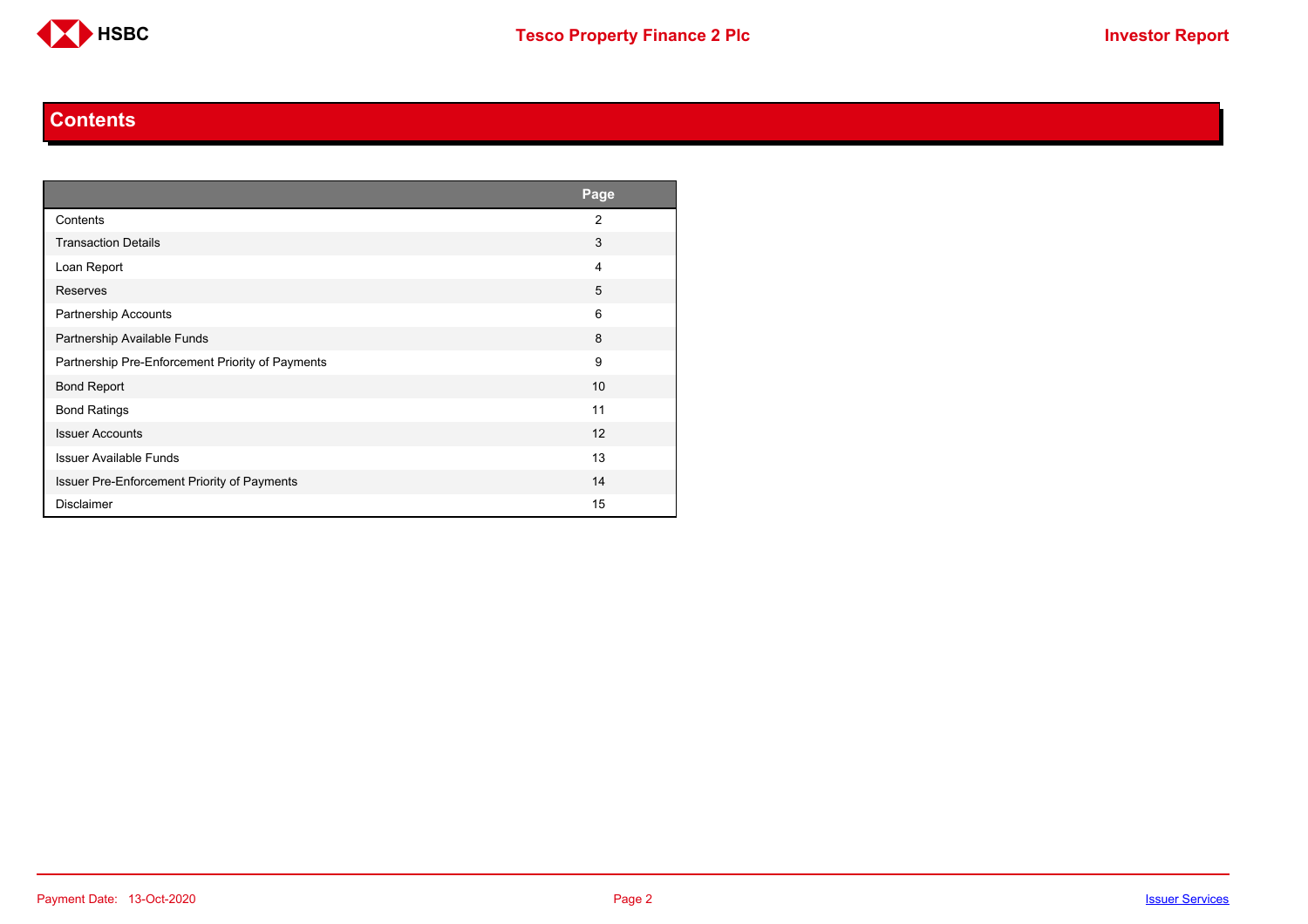

#### <span id="page-2-0"></span>**Transaction Details**

| <b>Key Dates</b>            |                               |       | <b>HSBC Contact Details</b>    |                               |
|-----------------------------|-------------------------------|-------|--------------------------------|-------------------------------|
| <b>Closing Date</b>         | Wednesday, 23 September, 2009 | Role  |                                | <b>Client Service Manager</b> |
| <b>Calculation Date</b>     | Thursday, 8 October, 2020     | Name  |                                | Arjeet Das                    |
| Calculation Period (start)  | Wednesday, 8 July, 2020       | Email |                                | arjeet.das@hsbc.com           |
| Calculation Period (end)    | Thursday, 8 October, 2020     |       | <b>Group Email</b>             | ctla.securitsation@hsbc.com   |
| Interest Period (start)     | Monday, 13 July, 2020         |       | Telephone                      | 0207 991 3754                 |
| Interest Period (end)       | Tuesday, 13 October, 2020     |       |                                |                               |
| <b>Current Payment Date</b> | Tuesday, 13 October, 2020     |       | <b>Period Day Counts</b>       |                               |
| Next Payment Date           | Wednesday, 13 January, 2021   |       | <b>Calculation Period Days</b> | 92 days                       |
| <b>Final Maturity Date</b>  | Thursday, 13 October, 2039    |       | <b>Interest Period Days</b>    | 92 days                       |

| <b>Transaction Parties</b>   |                                             |
|------------------------------|---------------------------------------------|
| <b>Issuer</b>                | Tesco Property Finance 2 Plc                |
| The Partnership              | The Tesco Atrato Limited Partnership        |
| Cash Manager                 | <b>HSBC Bank plc</b>                        |
| <b>Account Bank</b>          | <b>HSBC Bank plc</b>                        |
| <b>Property Advisor</b>      | Cushman & Wakefield LLP                     |
| <b>Issuer Swap Provider</b>  | Tesco                                       |
| <b>Property Pool Manager</b> | Spen Hill Management Limited                |
| <b>Partnership Operator</b>  | Crestbridge Property Partnerships Ltd       |
| Trustee                      | HSBC Corporate Trustee Company (UK) Limited |

| <b>HSBC Contact Details</b> |                               |
|-----------------------------|-------------------------------|
| Role                        | <b>Client Service Manager</b> |
| Name                        | <b>Arjeet Das</b>             |
| Fmail                       | arjeet.das@hsbc.com           |
| Group Email                 | ctla.securitsation@hsbc.com   |
| Telephone                   | 0207 991 3754                 |

| <b>Period Day Counts</b>        |         |
|---------------------------------|---------|
| Calculation Period Days 92 days |         |
| <b>Interest Period Days</b>     | 92 days |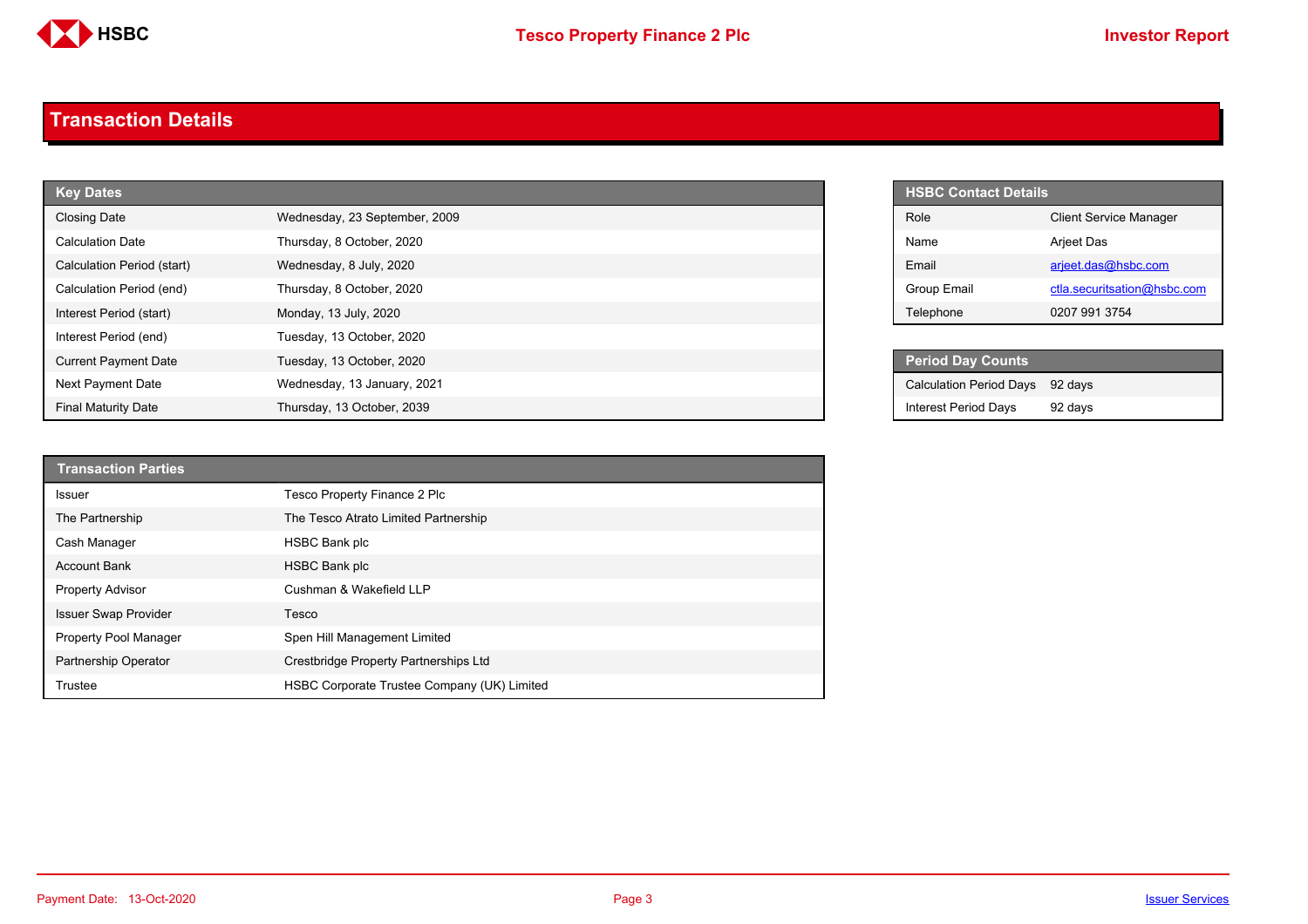

# <span id="page-3-0"></span>**Loan Report**

| <b>Class</b>                      | <b>FACILITY</b>           |
|-----------------------------------|---------------------------|
| Currency                          | GBP                       |
| ISIN                              |                           |
| <b>Payment Frequency</b>          | Quarterly                 |
| <b>Current Payment Date</b>       | 13-Oct-2020               |
| <b>Interest Accrual Method</b>    | <b>Actual/Actual ICMA</b> |
| <b>Final Maturity Date</b>        | 13-Oct-2039               |
|                                   |                           |
| <b>Current Period Rates:</b>      |                           |
| Reference Index                   | <b>Fixed Rate</b>         |
| <b>Index Determination Date</b>   | N/A                       |
| <b>Index Rate</b>                 | 6.05170%                  |
| Margin                            | 0.00000%                  |
| <b>Total Coupon</b>               | 6.05170%                  |
|                                   |                           |
| <b>Transaction Amounts:</b>       |                           |
| <b>Original Issue Size</b>        | £564,500,000.00           |
| Opening Balance for Period        | £464,694,582.00           |
| <b>Beginning Pool Factor</b>      | 0.82320                   |
| <b>Principal Repayments</b>       | £3,228,078.00             |
| <b>Closing Balance for Period</b> | £461,466,504.00           |
| <b>Ending Pool Fctor</b>          | 0.81748                   |
|                                   |                           |
| <b>Prior Unpaid Interest</b>      | £0.00                     |
| Interest on Prior Unpaid          | £ 0.00                    |
| <b>Current Interest Due</b>       | £7,030,480.50             |
| <b>Total Interest Paid</b>        | £7,030,480.50             |
| <b>Unpaid Interest</b>            | £0.00                     |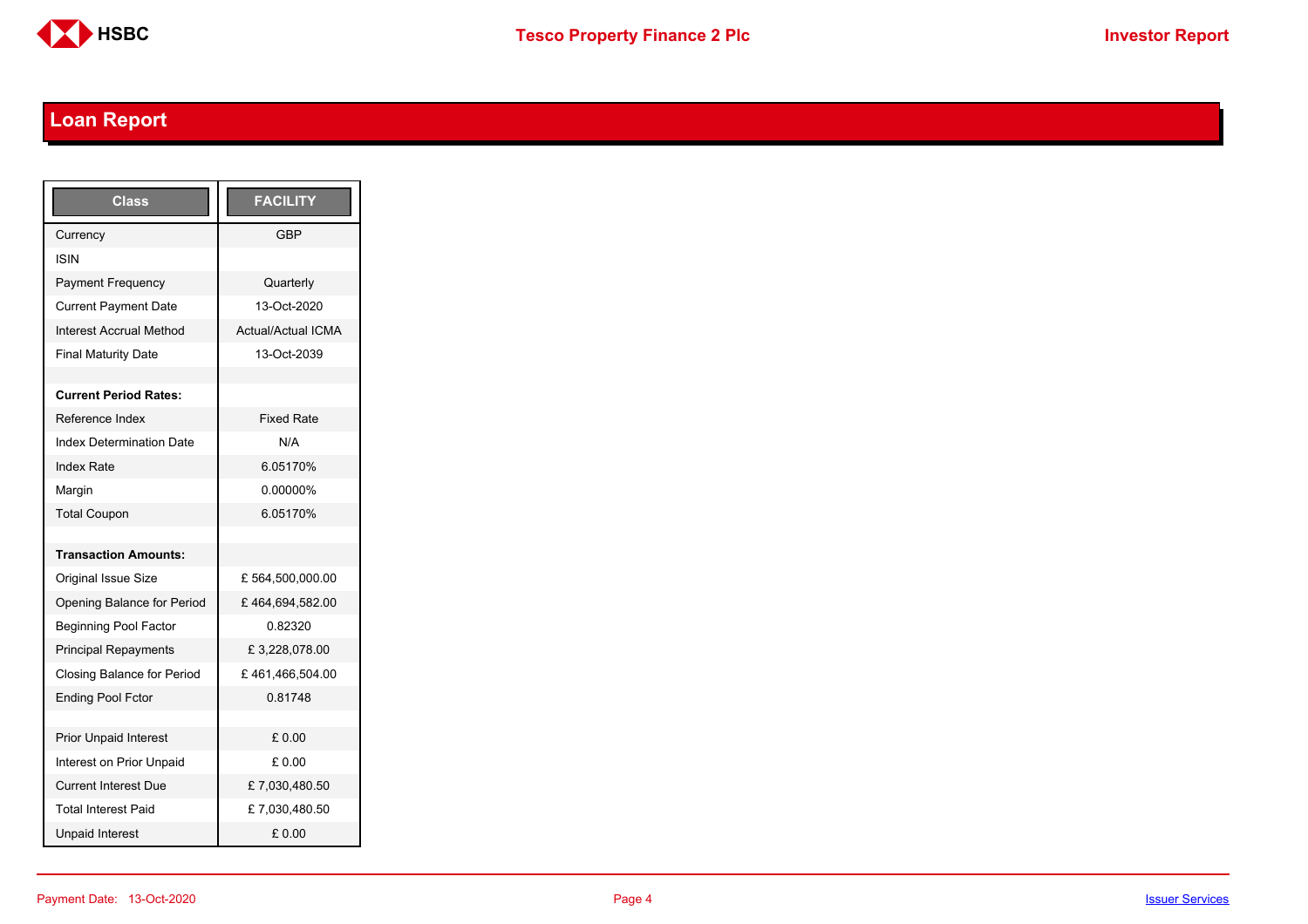

## <span id="page-4-0"></span>**Partnership Reserves**

| <b>Partnership Expenses Reserve Ledger</b>         |              |
|----------------------------------------------------|--------------|
| <b>Opening Balance</b>                             | £500,000.00  |
| Debits to the Partnership Expenses Reserve Ledger  | £ 0.00       |
| Credits to the Partnership Expenses Reserve Ledger | £ 0.00       |
| Closing Balance                                    | £ 500,000.00 |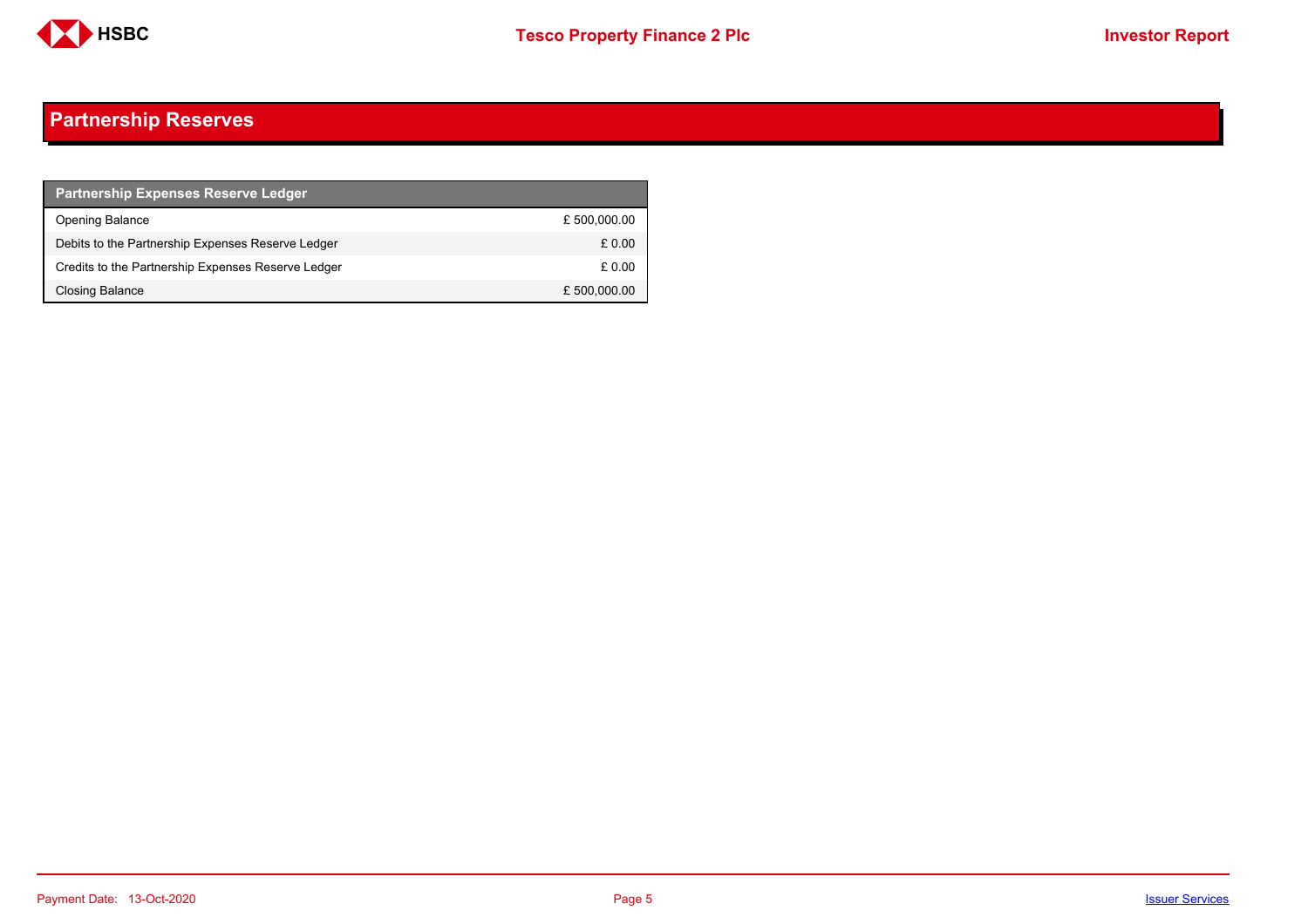

## <span id="page-5-0"></span>**Partnership Accounts**

| <b>Partnership Rent Account</b>         |                |
|-----------------------------------------|----------------|
| <b>Opening Balance</b>                  |                |
| Debits to the Partnership Rent Account  | £10,143,719.39 |
| Credits to the Partnership Rent Account | £10,143,719.39 |
| <b>Closing Balance</b>                  |                |

| <b>Partnership Disposal Proceeds Account</b>         |  |
|------------------------------------------------------|--|
| Opening Balance                                      |  |
| Debits to the Partnership Disposal Proceeds Account  |  |
| Credits to the Partnership Disposal Proceeds Account |  |
| <b>Closing Balance</b>                               |  |

| <b>Partnership Insurance Proceeds Account</b>         |  |
|-------------------------------------------------------|--|
| <b>Opening Balance</b>                                |  |
| Debits to the Partnership Insurance Proceeds Account  |  |
| Credits to the Partnership Insurance Proceeds Account |  |
| <b>Closing Balance</b>                                |  |

| <b>Partnership VAT Account</b>         |                |
|----------------------------------------|----------------|
| <b>Opening Balance</b>                 | £ 2,007,914.88 |
| Debits to the Partnership VAT Account  | £2,007,914.87  |
| Credits to the Partnership VAT Account | £ 2,037,453.32 |
| Closing Balance                        | £ 2,037,453.33 |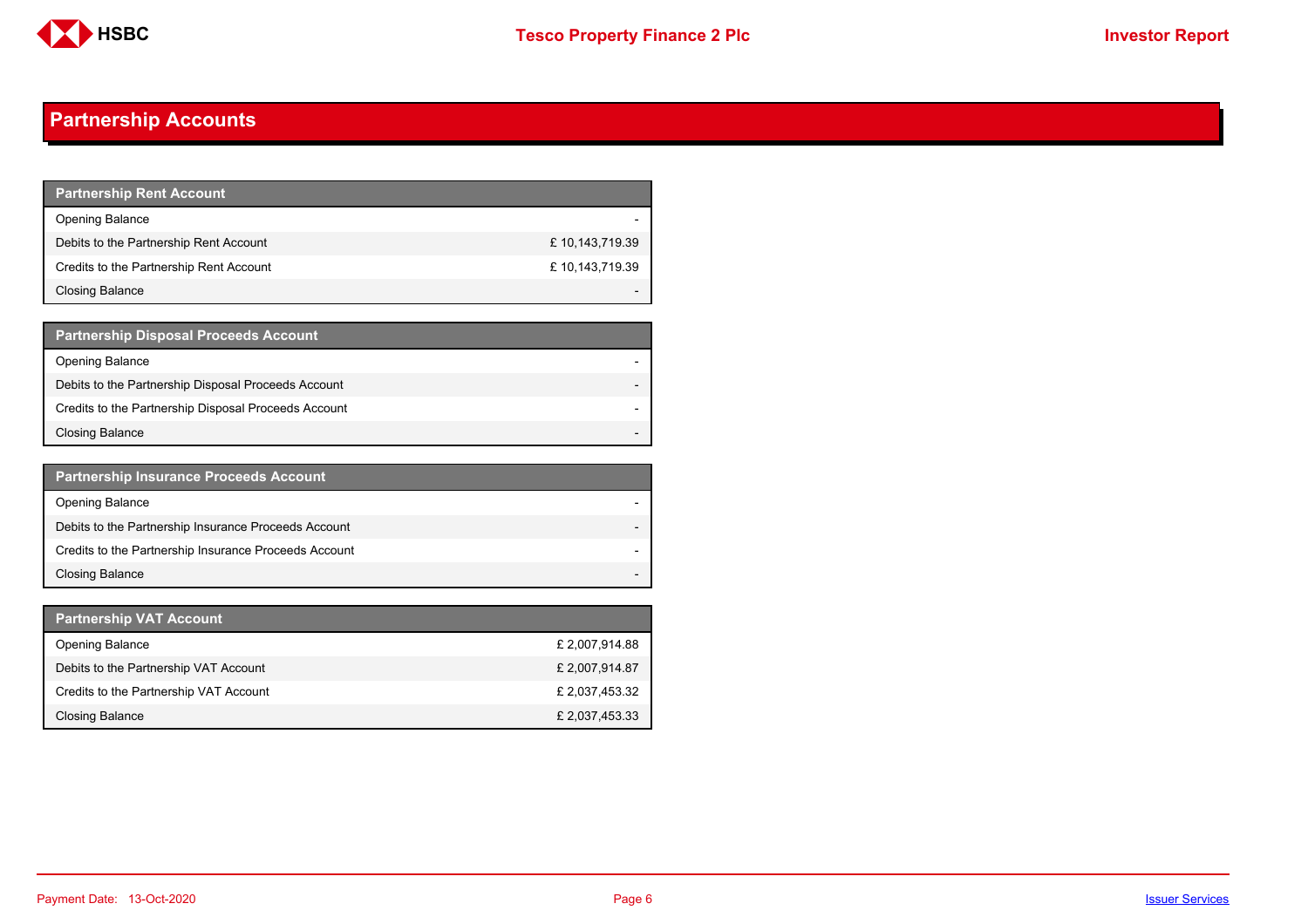

## **Partnership Accounts**

| <b>Partnership Transaction Account</b>         |                |
|------------------------------------------------|----------------|
| <b>Opening Balance</b>                         | £ 500,000.00   |
| Debits to the Partnership Transaction Account  | £10,476,946.62 |
| Credits to the Partnership Transaction Account | £10,476,946.62 |
| Closing Balance                                | £ 500,000.00   |

| <b>General Partner Corporation Tax Reserve</b>         |  |
|--------------------------------------------------------|--|
| <b>Opening Balance</b>                                 |  |
| Debits to the General Partner Corporation Tax Reserve  |  |
| Credits to the General Partner Corporation Tax Reserve |  |
| <b>Closing Balance</b>                                 |  |

| <b>General Partner VAT Transaction Account</b>         |                          |
|--------------------------------------------------------|--------------------------|
| <b>Opening Balance</b>                                 |                          |
| Debits to the General Partner VAT Transaction Account  |                          |
| Credits to the General Partner VAT Transaction Account |                          |
| <b>Closing Balance</b>                                 | $\overline{\phantom{0}}$ |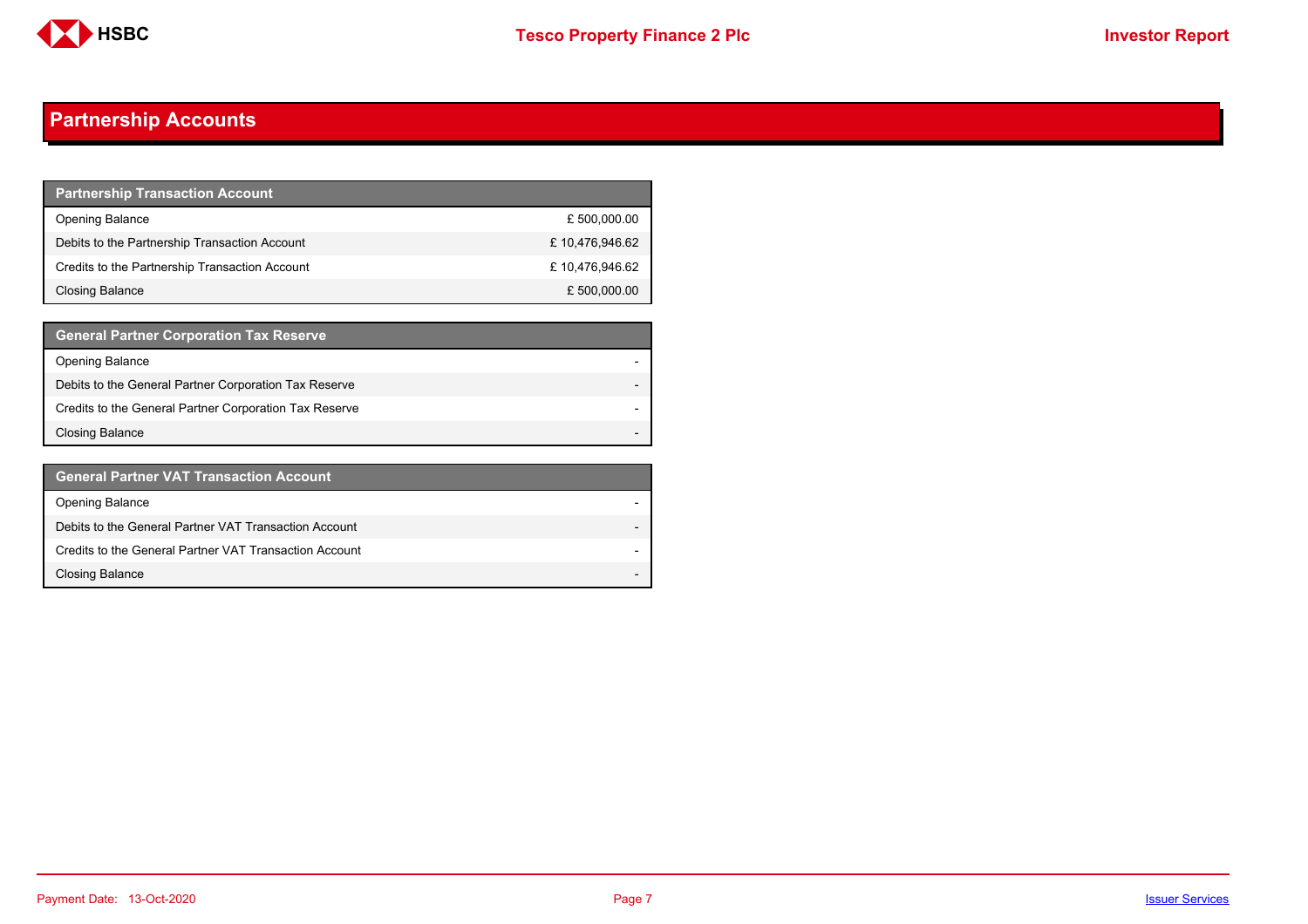

# <span id="page-7-0"></span>**Partnership Available Funds**

| <b>Available Interest Proceeds</b>                                                                                                                     |                 |
|--------------------------------------------------------------------------------------------------------------------------------------------------------|-----------------|
| (a) Rental Income Received by the Partnership                                                                                                          | £10,143,719.39  |
| (b) the amount payable to the Partnership by the Issuer under Swap Agreement the amount payable to the Partnership by the Issuer under Swap Agreeement | £10,258,582.98  |
| (c) Amount transferred from the Partnership VAT account                                                                                                | £38,026.12      |
| (d) Amount to be transferred from the Partnership Disposal Account                                                                                     |                 |
| (e) Amount to be transferred from the Partnership Insurance Proceeds Account                                                                           |                 |
| (f) Interest received by on the Partnership Accounts and Rent Account                                                                                  |                 |
| (g) Eligible Investment Earnings by Partnership                                                                                                        |                 |
| (h) Any advance of the Partnership Expenses Loan                                                                                                       |                 |
| (i) any net proceeds of a CPO Disposal of a Mortgaged Property                                                                                         |                 |
| (i) Funds recorded on the Subordinated Reserve Ledger                                                                                                  |                 |
| (k) any net proceeds of a disposal of a Mortgage Property                                                                                              |                 |
| (I) Any other sums standing to credit of the Partnership Transaction Account                                                                           |                 |
| <b>Total Available Proceeds</b>                                                                                                                        | £ 20,440,328.49 |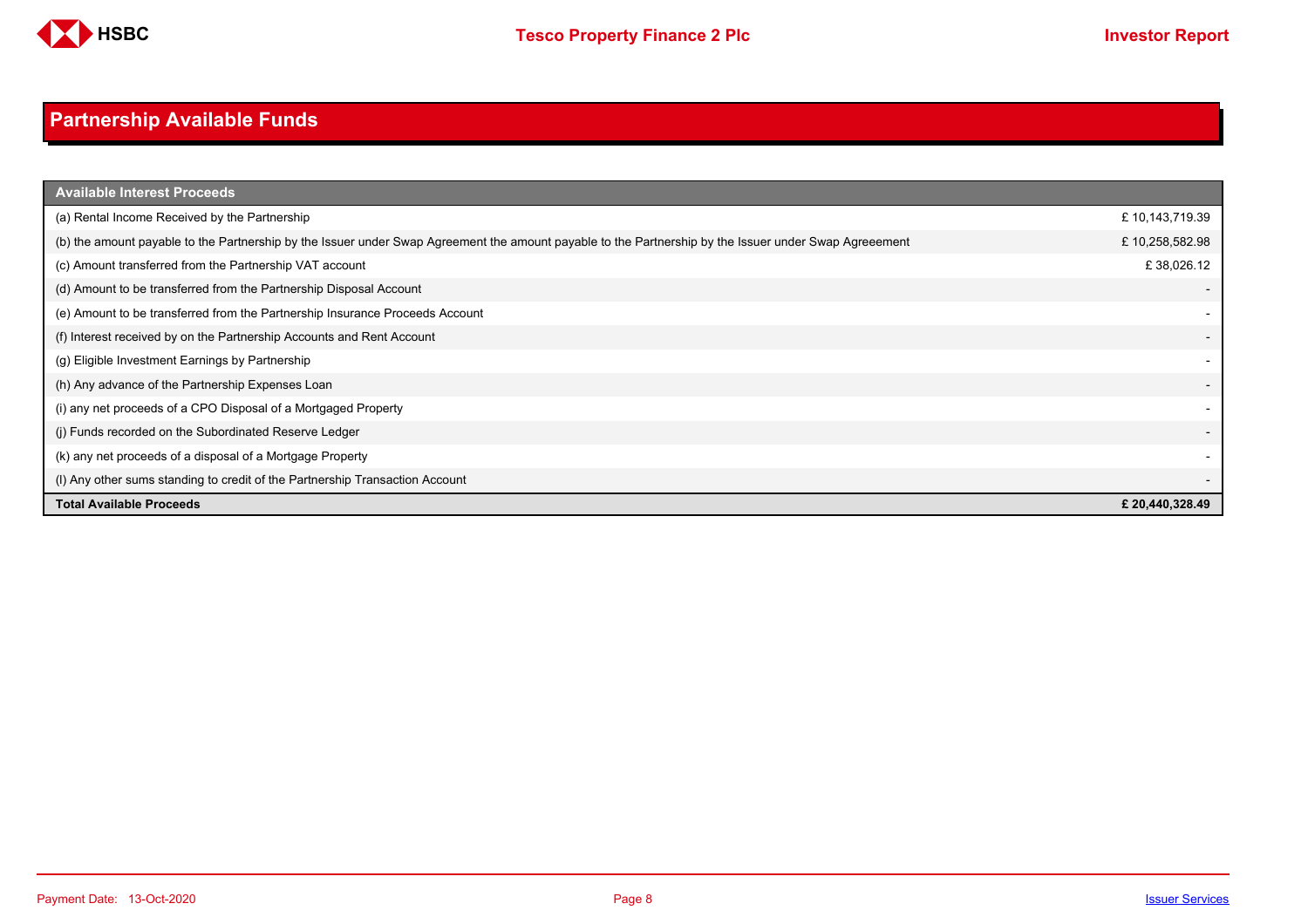

## <span id="page-8-0"></span>**Partnership Pre-Enforcement Priority of Payments**

| <b>Partnership Pre-Enforcement Priority of Payments</b>                                                                  | <b>Amounts Paid</b> | <b>Available Funds</b> |
|--------------------------------------------------------------------------------------------------------------------------|---------------------|------------------------|
|                                                                                                                          |                     | £ 20,440,328.49        |
| (a) in or towards satisfaction of any fees to the Partnership Security Trustee                                           | £1,500.00           | £ 20,438,828.49        |
| (b) in or towards satisfaction of Issuer Trustee and other Expenses (Ongoing Partnership Facility Fee)                   | £ 2,700.00          | £ 20,436,128.49        |
| (c) in or towards satisfaction of any operating expenses incurred by the Partnership (excluding GP UK Tax)               | £20,673.15          | £ 20,415,455.34        |
| (d) in or towards satisfaction, pro rata and pari passu according to the respective amounts due in respect of:           |                     | £ 20,415,455.34        |
| (i) Partnership Operator Fee                                                                                             | £940.00             | £ 20,414,515.34        |
| (ii) Partnership Property Advisor Fee                                                                                    |                     | £ 20,414,515.34        |
| (iii) Nominees/Nominees Holdco Corporate Services Provider Fee                                                           | £3,293.15           | £ 20,411,222.19        |
| (iv) Nominees/Nominees Holdco Side Letter Fee                                                                            |                     | £ 20,411,222.19        |
| (v) Account Bank Fee                                                                                                     |                     | £20,411,222.19         |
| (vi) Cash Manger Fee                                                                                                     |                     | £ 20,411,222.19        |
| (vii) Woolwich Cash Manager Fee                                                                                          |                     | £20,411,222.19         |
| (vii) Issuer Corporate Services Provider, Paying Agent, Account Bank and Cash Manager (Ongoing Partnership Facility Fee) | £91,388.28          | £ 20,319,833.91        |
| (viii) Head Lease Payment                                                                                                |                     | £ 20,319,833.91        |
| (e) Partnership Expenses Ledger payment (max £6,250)                                                                     |                     | £ 20,319,833.91        |
| (f) in or towards satisfaction, pro rata and pari passu according to the respective amounts due in respect of:           |                     | £ 20,319,833.91        |
| (i) Partnership Loan Interest                                                                                            | £7,030,480.50       | £13,289,353.41         |
| (ii) Partnership Swap Payment                                                                                            | £9,963,381.87       | £3,325,971.54          |
| (g) Partnership Loan Principal Payment                                                                                   | £3,228,078.00       | £97,893.54             |
| (h) Issuer Profit Amount (Ongoing Partnership Facility Fee                                                               | £750.00             | £97,143.54             |
| (i) Partnership Property Pool Manager Fee                                                                                | £97,143.54          |                        |
| (j) Partnership Swap Termination Amount                                                                                  |                     |                        |
| (k) Partnership Expense Reserve Ledger Payment                                                                           |                     |                        |
| (I) Alteration Adjustment Rent/ Substitution Adjustment Rent Payment                                                     |                     |                        |
| (m) any amount due and payable by the Partnership to the Subordinated Loan Facility                                      |                     |                        |
| (n) any excess into the Partnership Distribution Account                                                                 |                     |                        |
| <b>Total Distribution Amount</b>                                                                                         | £ 20,440,328.49     |                        |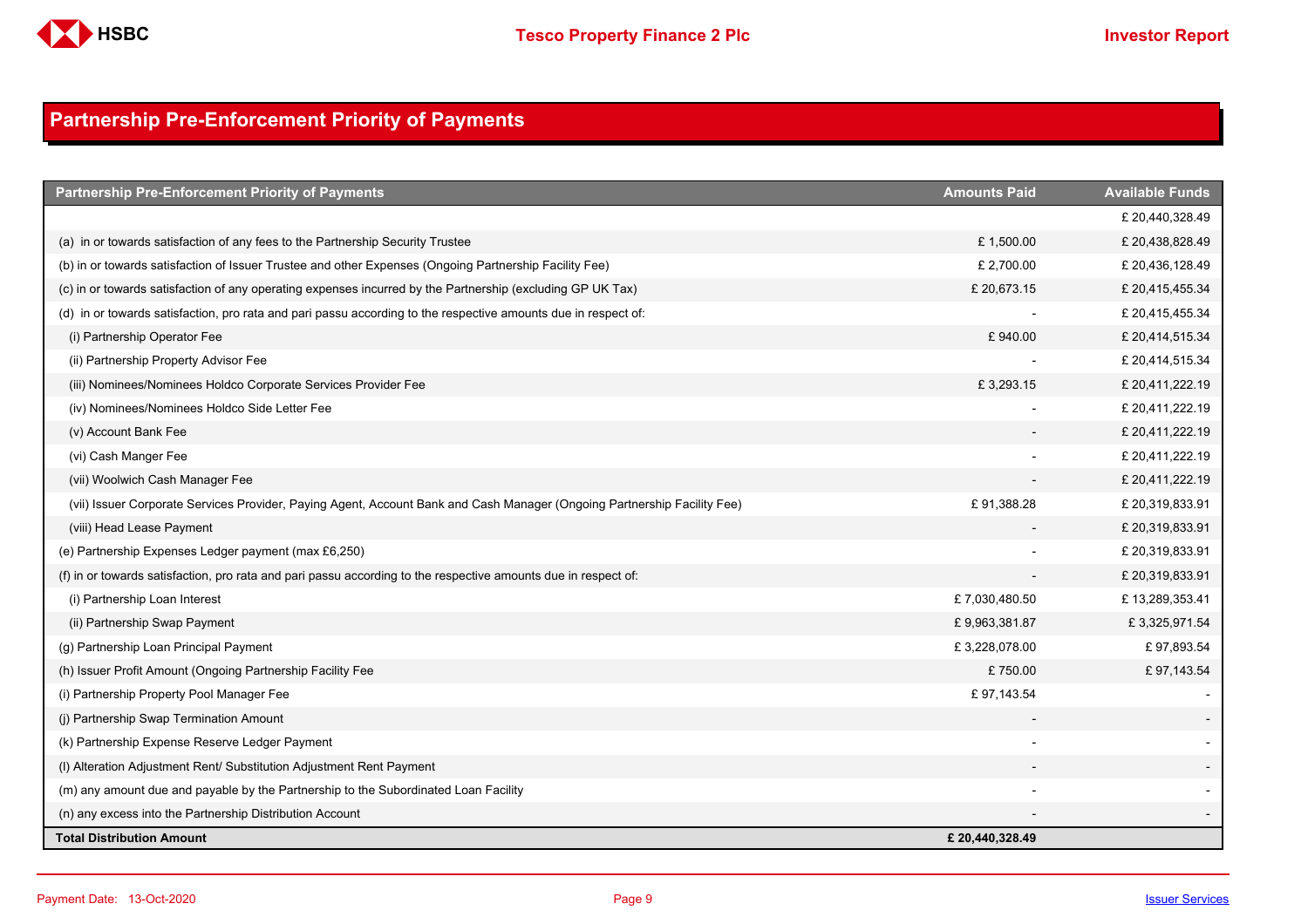

# <span id="page-9-0"></span>**Bond Report**

| Class                           | <b>BOND</b>               |
|---------------------------------|---------------------------|
| Currency                        | <b>GBP</b>                |
| ISIN                            | XS0347919028              |
| <b>Payment Frequency</b>        | Quarterly                 |
| <b>Current Payment Date</b>     | 13-Oct-2020               |
| Interest Accrual Method         | <b>Actual/Actual ICMA</b> |
| <b>Final Maturity Date</b>      | 13-Oct-2039               |
|                                 |                           |
| <b>Current Period Rates:</b>    |                           |
| Reference Index                 | <b>Fixed Rate</b>         |
| <b>Index Determination Date</b> | N/A                       |
| <b>Index Rate</b>               | 6.05170%                  |
| Margin                          | 0.00000%                  |
| <b>Total Coupon</b>             | 6.05170%                  |
|                                 |                           |
| <b>Transaction Amounts:</b>     |                           |
| Original Issue Size             | £564,500,000.00           |
| Opening Balance for Period      | £464,694,582.00           |
| <b>Beginning Pool Factor</b>    | 0.82320                   |
| <b>Principal Repayments</b>     | £3,228,078.00             |
| Closing Balance for Period      | £461,466,504.00           |
| <b>Ending Pool Fctor</b>        | 0.81748                   |
|                                 |                           |
| <b>Prior Unpaid Interest</b>    | £ 0.00                    |
| Interest on Prior Unpaid        | £ 0.00                    |
| <b>Current Interest Due</b>     | £7,030,480.50             |
| <b>Total Interest Paid</b>      | £7,030,480.50             |
| <b>Unpaid Interest</b>          | £0.00                     |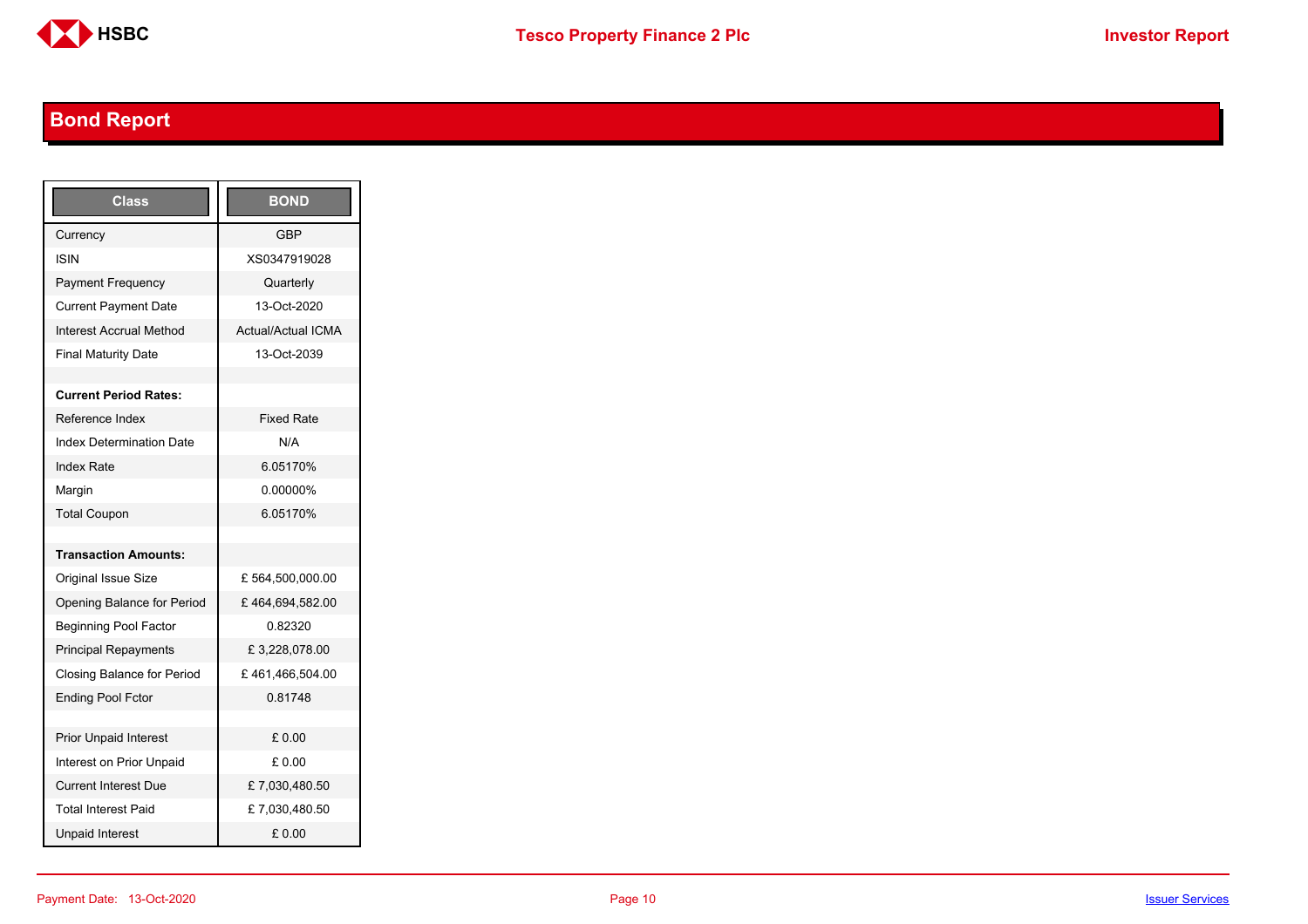

# <span id="page-10-0"></span>**Bond Ratings**

| <b>Original Ratings</b> | <b>S&amp;P</b> | <b>Fitch</b> | Moody's | <b>DBRS</b> |
|-------------------------|----------------|--------------|---------|-------------|
| <b>BOND</b>             | $A-$           | $A-$         | A3      | n/a         |
|                         |                |              |         |             |
| <b>Current Ratings</b>  | S&P            | <b>Fitch</b> | Moody's | <b>DBRS</b> |
| <b>BOND</b>             | BBB-           | BBB-         | Baa3    | n/a         |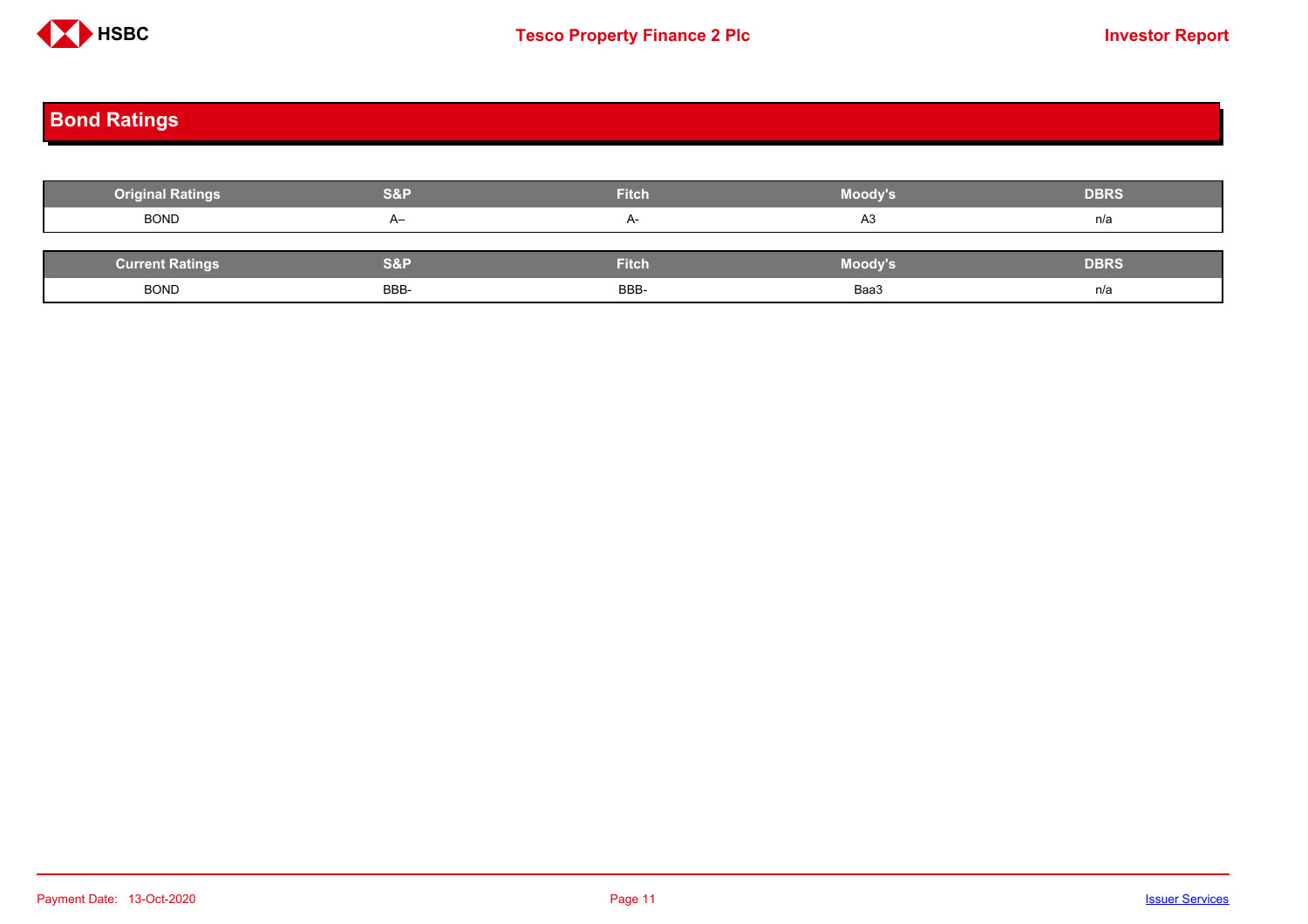

#### <span id="page-11-0"></span>**Issuer Accounts**

| <b>Issuer Transaction Account</b>         |                |
|-------------------------------------------|----------------|
| <b>Opening Balance</b>                    | £88,696.72     |
| Debits to the Issuer Transaction Account  | £10,647,847.89 |
| Credits to the Issuer Transaction Account | £10,648,597.89 |
| Closing Balance                           | £89,446.72     |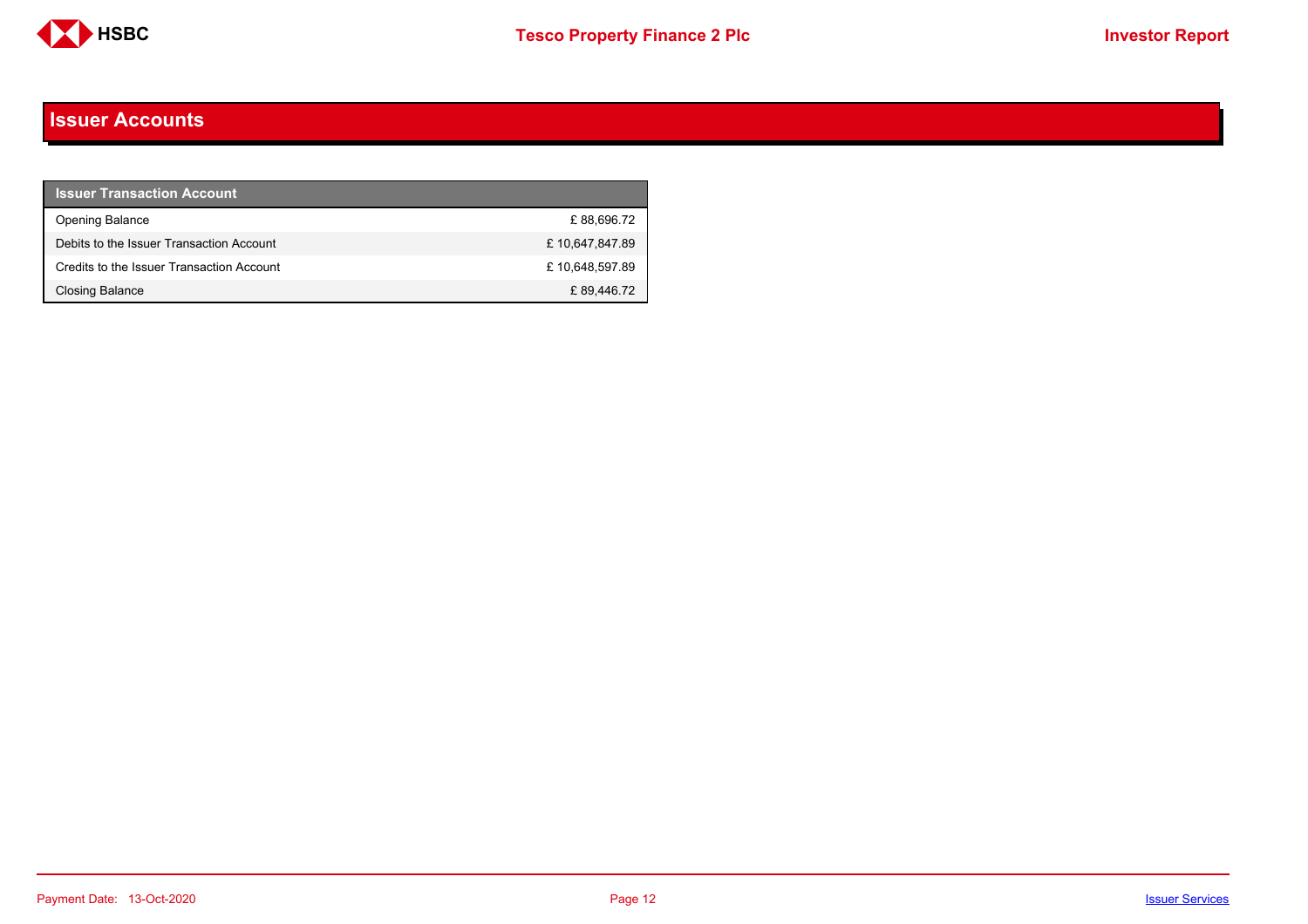

#### <span id="page-12-0"></span>**Issuer Available Funds**

| <b>Issuer Available Funds</b>                                                        |                |
|--------------------------------------------------------------------------------------|----------------|
| (a) any amount payable to the Issuer under the Partnership Swap Agreement            | £9,963,381.87  |
| (b) all interest, principal payable to the Issuer in respect of the Partnership Loan | £10,353,396.78 |
| (c) any amount payable to the Issuer under the Issuer Swap Agreement                 | £10.258.582.98 |
| (d) interest received by the Issuer on the Issuer Transaction Account                |                |
| (e) the earnings and proceeds from the Issuer making any Eligible Investmentst       |                |
| <b>Total Available Interest Proceeds</b>                                             | £30.575.361.63 |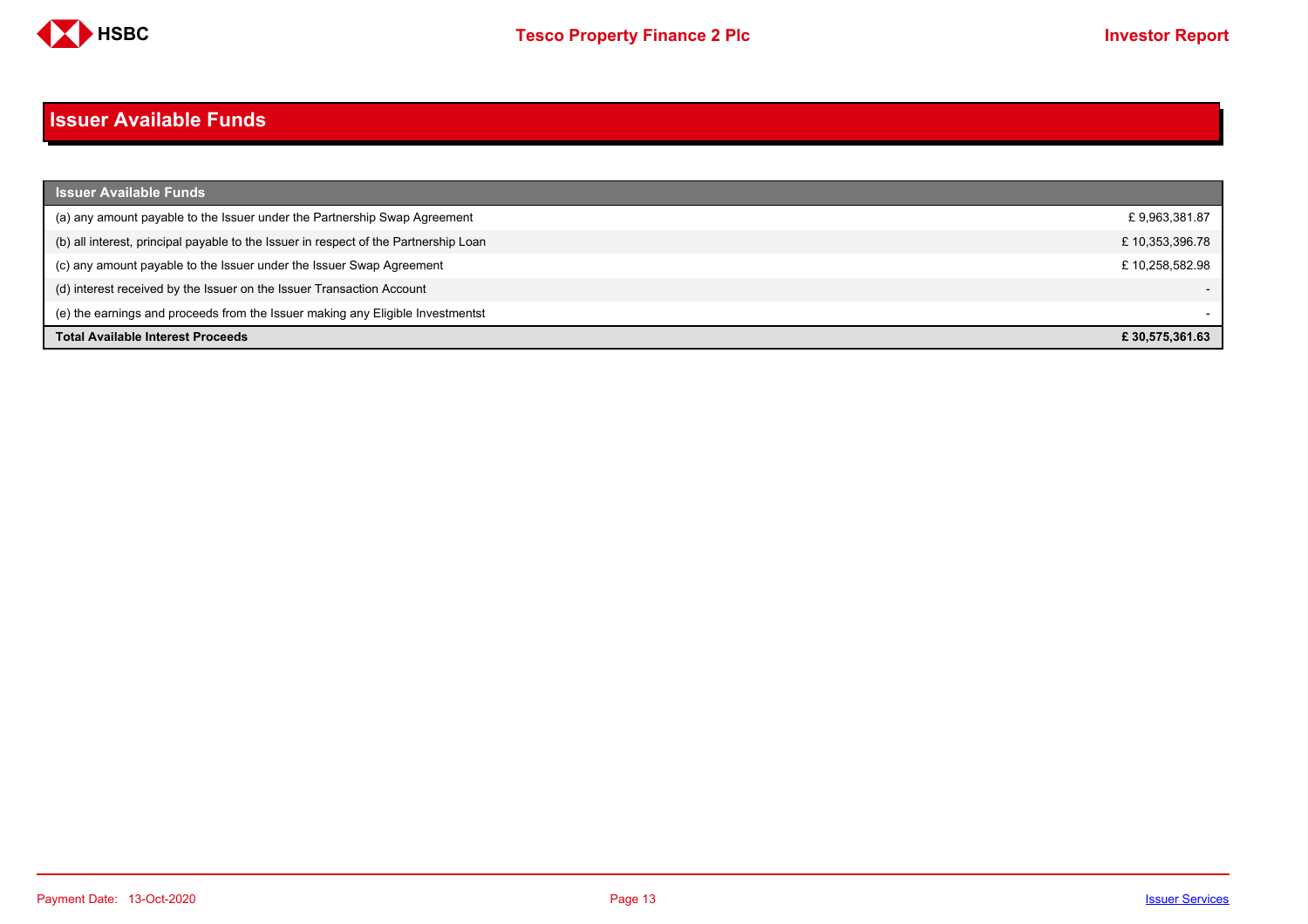

## <span id="page-13-0"></span>**Issuer Pre-Enforcement Priority of Payments**

| <b>Issuer Pre-Enforcement Priority of Payments</b>                                                                       | <b>Amounts Paid</b>      | <b>Available Funds</b> |
|--------------------------------------------------------------------------------------------------------------------------|--------------------------|------------------------|
|                                                                                                                          |                          | £30,575,361.63         |
| (a) in or towards satisfaction of amounts due in respect of the fees and any other amounts payable by the Issuer to the: | $\overline{\phantom{a}}$ | £30,575,361.63         |
| (i) Bond Trustee                                                                                                         | £1,200.00                | £30,574,161.63         |
| (ii) Security Trustee                                                                                                    | £1,500.00                | £30,572,661.63         |
| (b) in or towards satisfaction of any amounts payable by the Issuer in respect of operating expenses                     |                          | £30,572,661.63         |
| (c) in or towards satisfaction, pro rata and pari passu according to the respective amounts due in respect of:           | $\overline{\phantom{a}}$ | £30,572,661.63         |
| (i) Issuer/Issuer Holdco Corporate Services Provider Fee                                                                 | £86,388.28               | £30,486,273.35         |
| (ii) Paying Agent/Registrar Fee                                                                                          | £500.00                  | £30,485,773.35         |
| (iii) Account Bank Fee                                                                                                   | £750.00                  | £30,485,023.35         |
| (iv) Cash Manager Fee                                                                                                    | £3,750.00                | £30,481,273.35         |
| (d) in or towards satisfaction, pro rata and pari passu according to the respective amounts due in respect of:           | $\overline{\phantom{a}}$ | £30,481,273.35         |
| $(i)(a)$ Bond Interest                                                                                                   | £7,030,480.50            | £23,450,792.85         |
| (i)(b) Bond Principal                                                                                                    | £3,228,078.00            | £ 20,222,714.85        |
| (ii) Issuer Swap Provider Payment                                                                                        | £9,963,381.87            | £10,259,332.98         |
| (iii) Parnership Swap Payment                                                                                            | £10,258,582.98           | £750.00                |
| (e) Issuer Profit Amount                                                                                                 | £750.00                  |                        |
| (f) Swap Subordinated Amoutns payment to the Issuer Swap Provider                                                        |                          |                        |
| (g) in or towards satisfaction of any Issuer Partnership Swap Termination Amount                                         |                          |                        |
| (h) the surplus (if any) to the Issuer Transaction Account                                                               |                          |                        |
| <b>Total Distribution Amount</b>                                                                                         | £30,575,361.63           |                        |